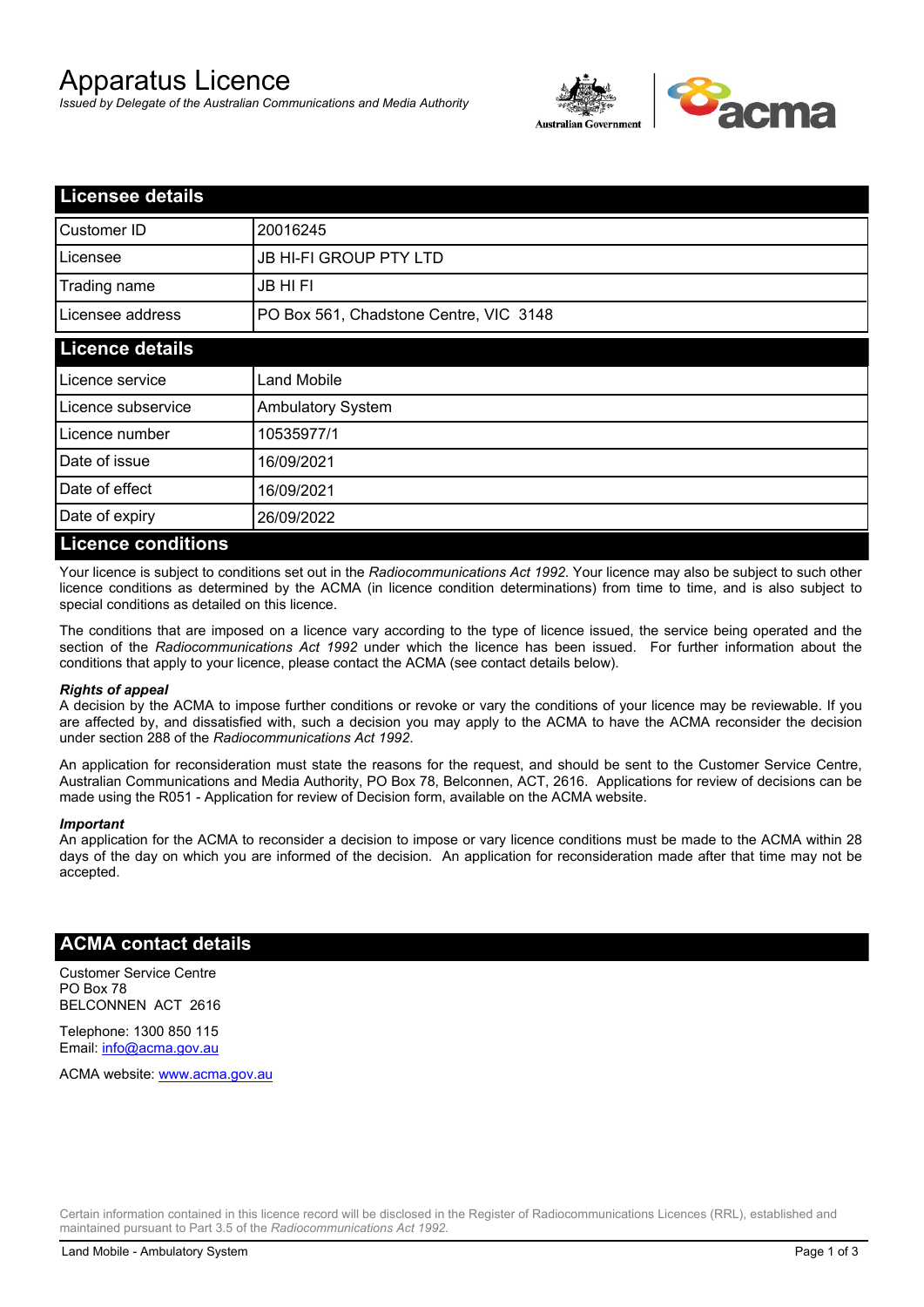# **Advisory Notes applying to licence no.: 10535977/1**

Conditions applicable to the operation of Ambulatory System station(s) authorised under this licence can be found in the Radiocommunications Licence Conditions (Apparatus Licence) Determination and the Radiocommunications Licence Conditions (Land Mobile Licence) Determination. Copies of these determinations are available from the ACMA and from the ACMA home page (www.acma.gov.au).